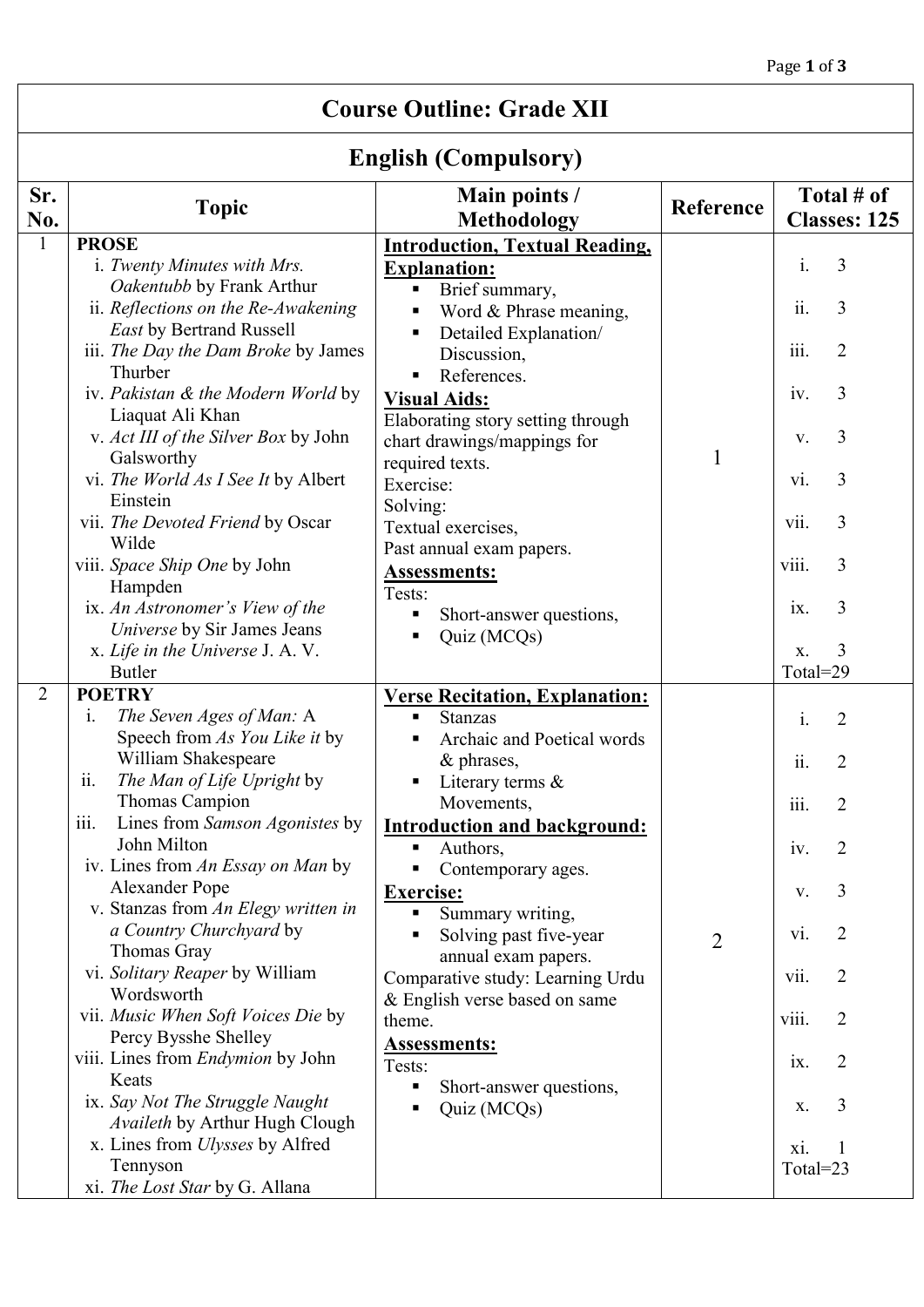## Page **2** of **3**

| 3              | <b>NOVEL</b><br>The Prisoner of Zenda by Anthony<br>Hope, with Notes by D.Y. Morgan.                                                     | <b>Introduction:</b><br>Fiction & Novel,<br>Ξ<br>Story & Plot,<br>Author & Contemporary<br>age,<br>Characters,<br>Brief plot overview.<br>٠<br><b>Textual Reading, Elaborating:</b><br>Plot and Setting,<br>٠<br>Events & Incidents in the<br>Novel,<br>Terms, Archaic words &<br>phrases, Idioms,<br>Contemporary trends.<br><b>Visual Aids:</b><br>Elaborating plot setting and<br>characters through chart<br>drawings & diagrams, i.e.<br>place and family trees.<br><b>Exercise:</b><br>Composition:<br>Summary,<br>Character sketch.<br><b>Assessments:</b><br>Tests:<br>Short-answer questions,<br>Quiz (MCQs)<br>Assignments: | 3              | 35                                                                 |
|----------------|------------------------------------------------------------------------------------------------------------------------------------------|---------------------------------------------------------------------------------------------------------------------------------------------------------------------------------------------------------------------------------------------------------------------------------------------------------------------------------------------------------------------------------------------------------------------------------------------------------------------------------------------------------------------------------------------------------------------------------------------------------------------------------------|----------------|--------------------------------------------------------------------|
| $\overline{4}$ | <b>GRAMMAR &amp; COMPOSITION</b><br>Essay<br>1.<br>Comprehension: Unseen<br>11.<br>Passage,<br>iii.<br>Narration,<br>iv.<br>Punctuation. | Writing character sketch<br><b>Introduction &amp; Explanation:</b><br>Writing Skills:<br>Essay: Style & Structure.<br>Parts: introducing the<br>argument, analyzing, raising<br>counterarguments,<br>concluding.<br>Reading Skills:<br>Key words/phrases,<br>sentences in a passage<br>Narration and Punctuation.<br><b>Exercise:</b><br>Skimming and Scanning<br>π.<br>through paragraph,<br>Answering relevant<br>questions.<br>Practicing Narration.<br><b>Assignments:</b><br>Converting direct speech into<br>indirect, & vice versa.                                                                                            | $\overline{4}$ | 10<br>1.<br>11.<br>iii.<br>17<br>iv.<br>$\overline{4}$<br>Total=38 |